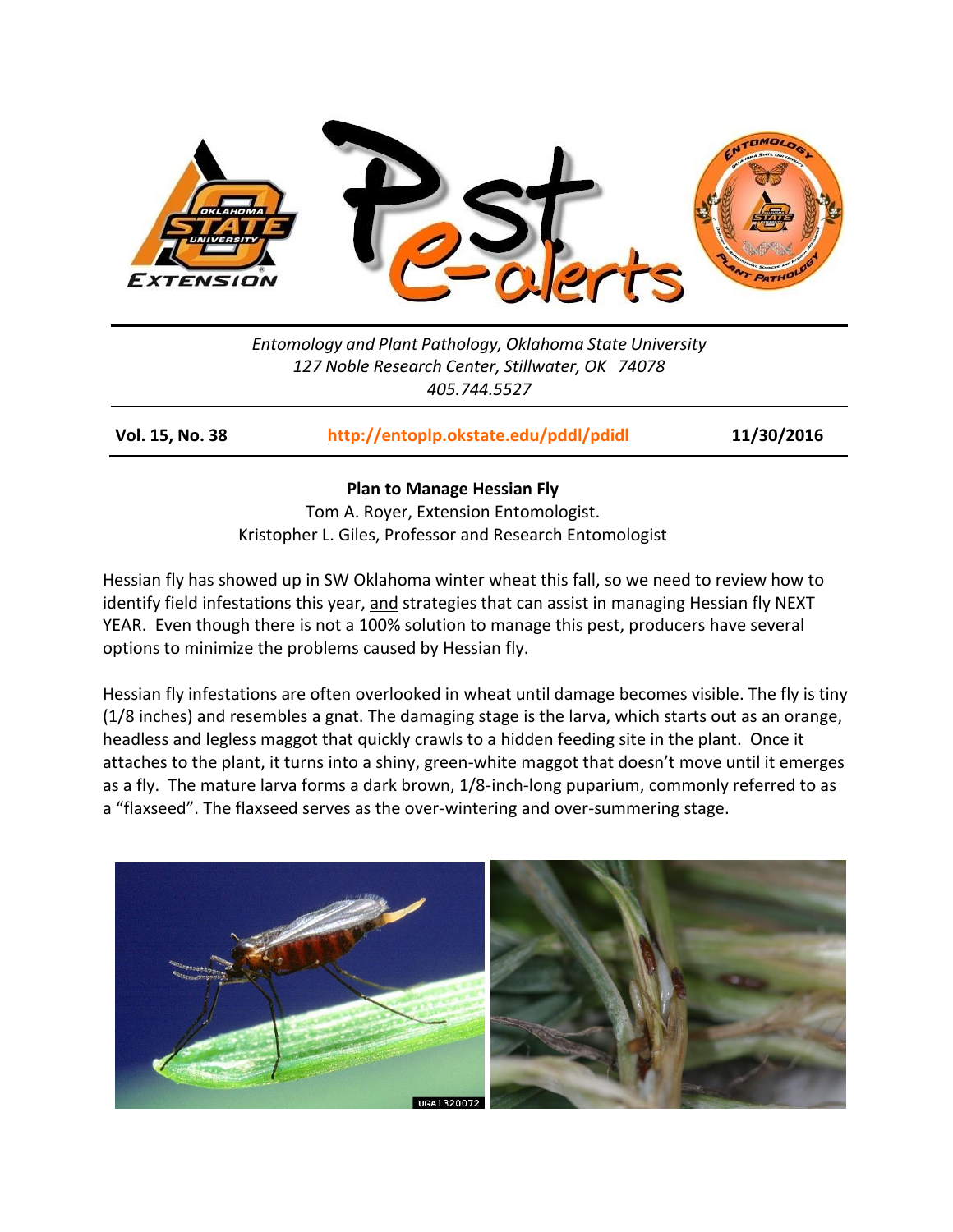We normally see two main generations in Oklahoma, (fall and spring) plus several other "pulses" or minor infestations that can occur anytime during the winter when temperatures exceed 55<sup>0</sup> F coupled with a rainfall event of  $\frac{1}{2}$  inches or more. Larvae injure the wheat as they feed, in the fall by feeding on stem tissue at the crown of young plants or, in spring, feeding just above the nodes of jointed wheat.

In the fall, young infested plants become dark-green to bluish-green in color and are stunted with thickened leaves. The infested tiller eventually dies. Some varieties may compensate by producing more secondary tillers. Others have some level of genetic resistance. The Wheat Improvement Team screens most of the newly released varieties for Hessian fly resistance, so we now know which varieties are resistant or partially resistant.

How do you know if you have an infestation? To confirm a fall infestation, remove the plant and roots from the soil and inspect the crowns for maggots or flaxseeds by gently pulling the leaf sheath away from the stem. In spring, inspect the first or second joint of the stem inside the leaf



sheath. You can estimate damage by counting fallen tillers per foot of row in several locations, and dividing that by the number of heads in a foot of row. If you suspect that you have an infestation, bring the suspect samples in to your County Extension Office for confirmation.

The next question is obvious: what can a producer do to prevent Hessian fly outbreaks? Hessian fly can be managed using several methods which work best when combined as a long-term management strategy.

**Grow resistant varieties**: Resistant varieties can be a very effective tool for managing Hessian fly. Entomologists in the Wheat Improvement Team have been evaluating varieties for resistance and tolerance to Hessian fly for the past more than 8 years. Some resistant or partially resistant varieties include Duster, Gallagher, Everest, CJ, Centerfield, 2174 (resistant); Chisholm, Hatcher, 2174, Ruby Lee (partially resistant). *Growers that grow continuous wheat under no/low till wheat and plan to plant in late September/early October or growers planting clean-till in fields located near no-till fields should strongly consider a resistant variety.*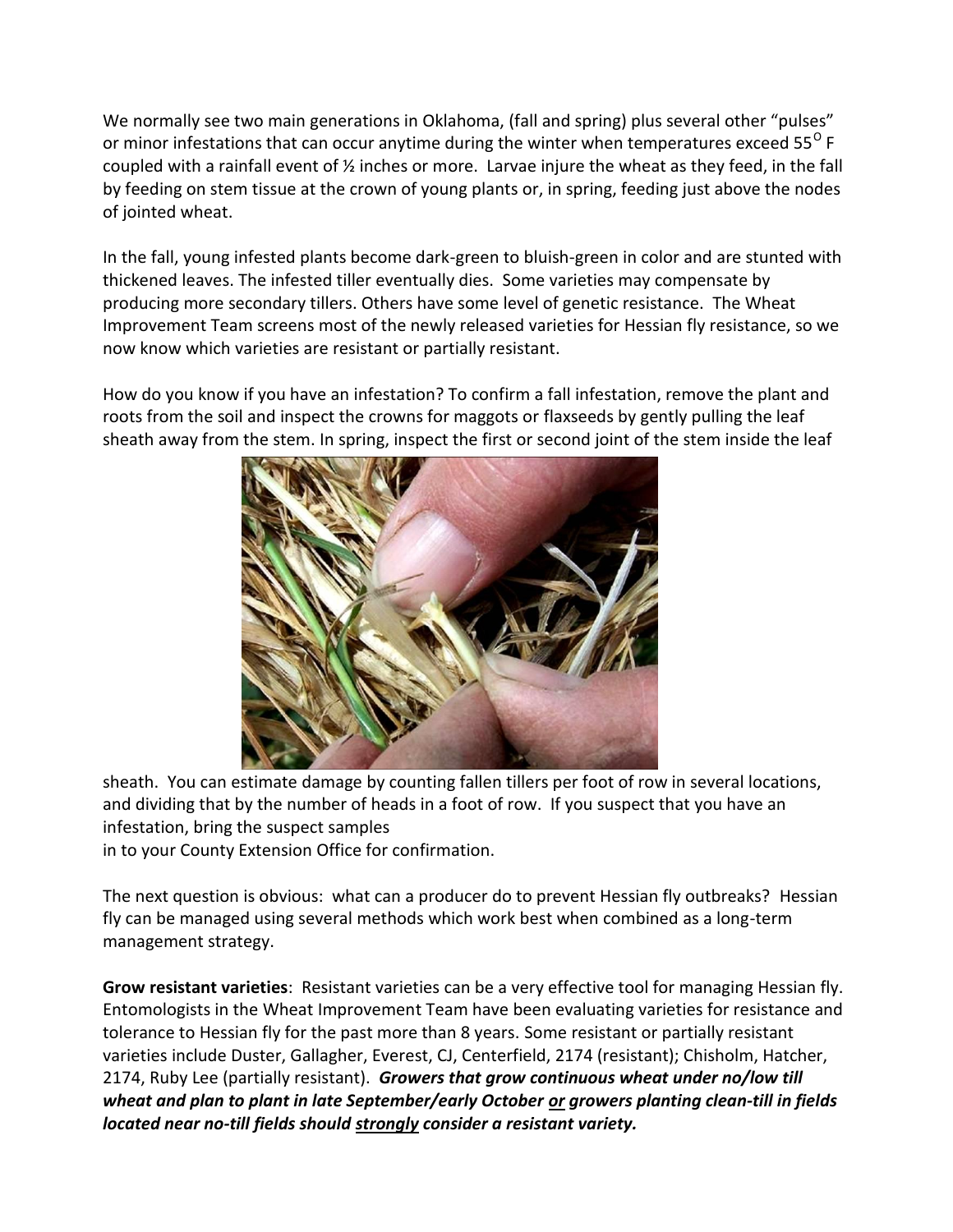**Plant late**. Fields planted later, in mid to late October, are at less risk of a fall infestation. A specific "fly-free planting date" does not exist for Oklahoma growers, with the exception of the northern tier of counties in Oklahoma, including the panhandle. A graduate student, Nathan Bradford, recently completed a survey of Hessian fly emergence using pheromone traps, and found that Oklahoma experiences extended emergence well past any "fly free date" for planting. Yet, a late planting will escape early emerging fly infestations, and will improve the effectiveness of an insecticide seed treatment.



**Control volunteer wheat:** Volunteer wheat serves as an early source for Hessian fly. It is important to destroy any volunteer wheat by August 15 to reduce that reservoir.

**Rotate wheat with a non-host crop:** Crop rotation can be effective at reducing Hessian fly infestations, but remember that Hessian fly adults can fly up to 1 mile from their oversummering/over-wintering site. Fields located next to continuous, no-till wheat fields are at greater risk from spillover infestations.

**Bury wheat residue and control volunteer wheat**: Hessian fly infestations are reduced when residue is buried 2-4 inches beneath the soil surface because the flaxseed is buried deep enough to prevent the fly from reaching the surface. This option is not available if the producer is committed to no-till. No-till producers should use resistant varieties, multi-crop rotations, delayed planting and volunteer wheat control; AND seriously consider using an insecticide seed treatment.

**Use an insecticide seed treatment:** As a last resort, seed can be treated with clothianidin, imidacloprid or thiamethoxam insecticide. They will reduce fall infestations if the rate is adequate and the wheat is not planted too early. Wheat that is planted early September may suffer higher infestations even with treated seed because the insecticide becomes diluted within the plant as the wheat matures. A late flush of Hessian flies in the fall will survive on treated wheat if planted much earlier. REMEMBER, these seed treatments do not reduce spring infestations and will not eliminate an infestation, only suppress it.